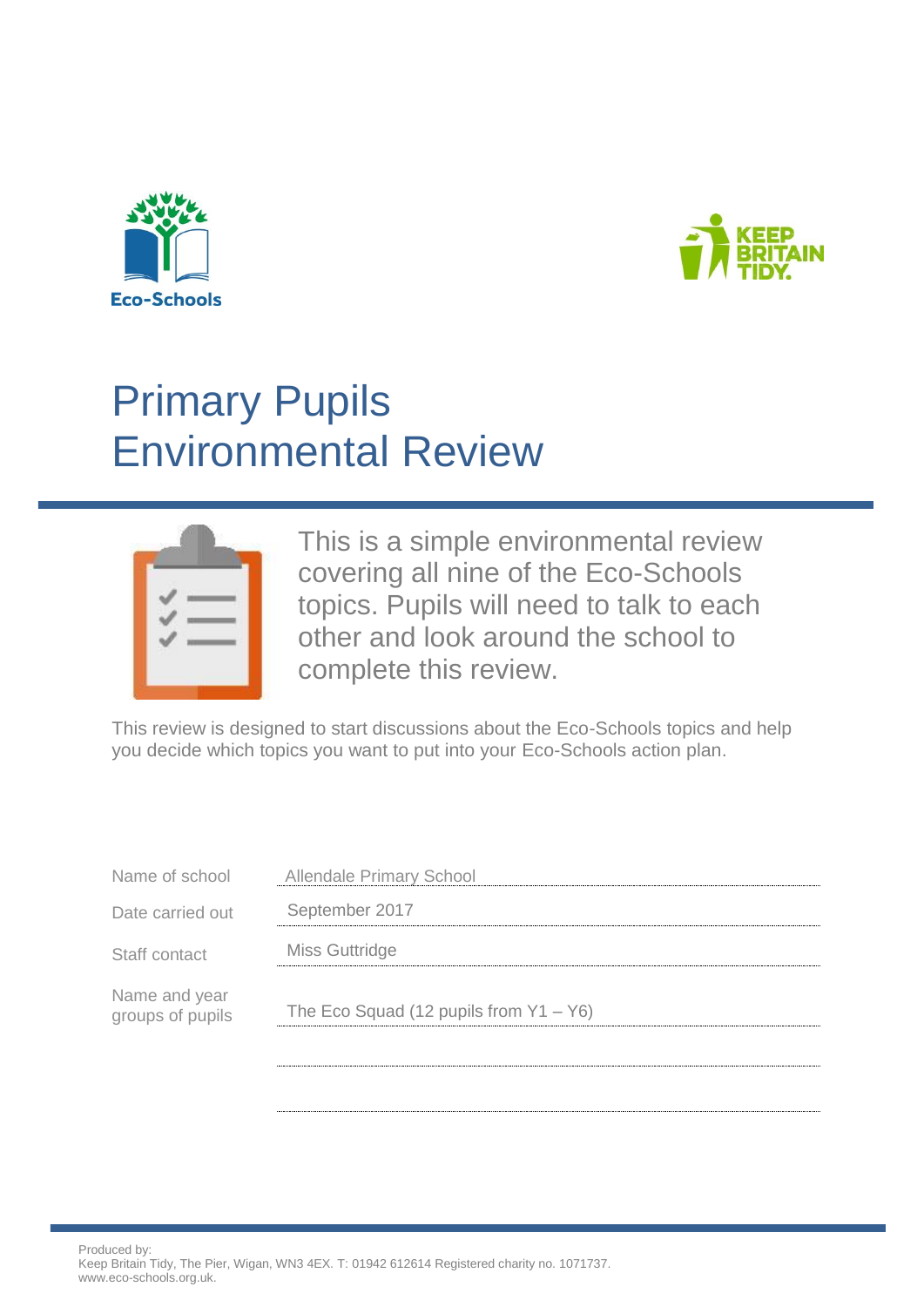

 $\sim$ 

#### **Biodiversity**

| Does your school have a nature area?                                                | <b>Yes</b> | No |
|-------------------------------------------------------------------------------------|------------|----|
| Does your school have school pets? e.g. chickens, caterpillars etc.                 |            |    |
| Have you recorded wildlife in your school grounds? E.g. Bird or<br>butterfly counts | IXI        |    |
| <b>Pupil's Comments:</b>                                                            |            |    |

Seth – we should have more bird houses Anja – We need to get the bees for the bee hive Evie – More outdoor activities as Eco Squad like making dens for animals. Beau – We could make some more bird feeders. Emily - Each class could have a day in the nature garden (even longer than our outdoor learning sessions). Millie – build hedgehog mansions

*Please note that if you have answered no to most of the questions then you need to work out how to improve biodiversity in school*

## Energy

| $-11$ $-1$ $-1$                                               |     | No |  |
|---------------------------------------------------------------|-----|----|--|
| Do you always switch off lights when you leave the classroom? | Yes |    |  |
| Are computers or monitors left on when not in use?            |     |    |  |
| Are windows open when the heating is on?                      |     |    |  |
| Have you ever read your schools energy meter?                 |     |    |  |

Pupil's Comments:

Emily – Miss Honeyman is especially good because she turns everything off even before we go to lunch. She even turns the lights off when she is in there and it's a dark day.

*Please note that if you have answered no to most of the questions then you need to work out how to save energy*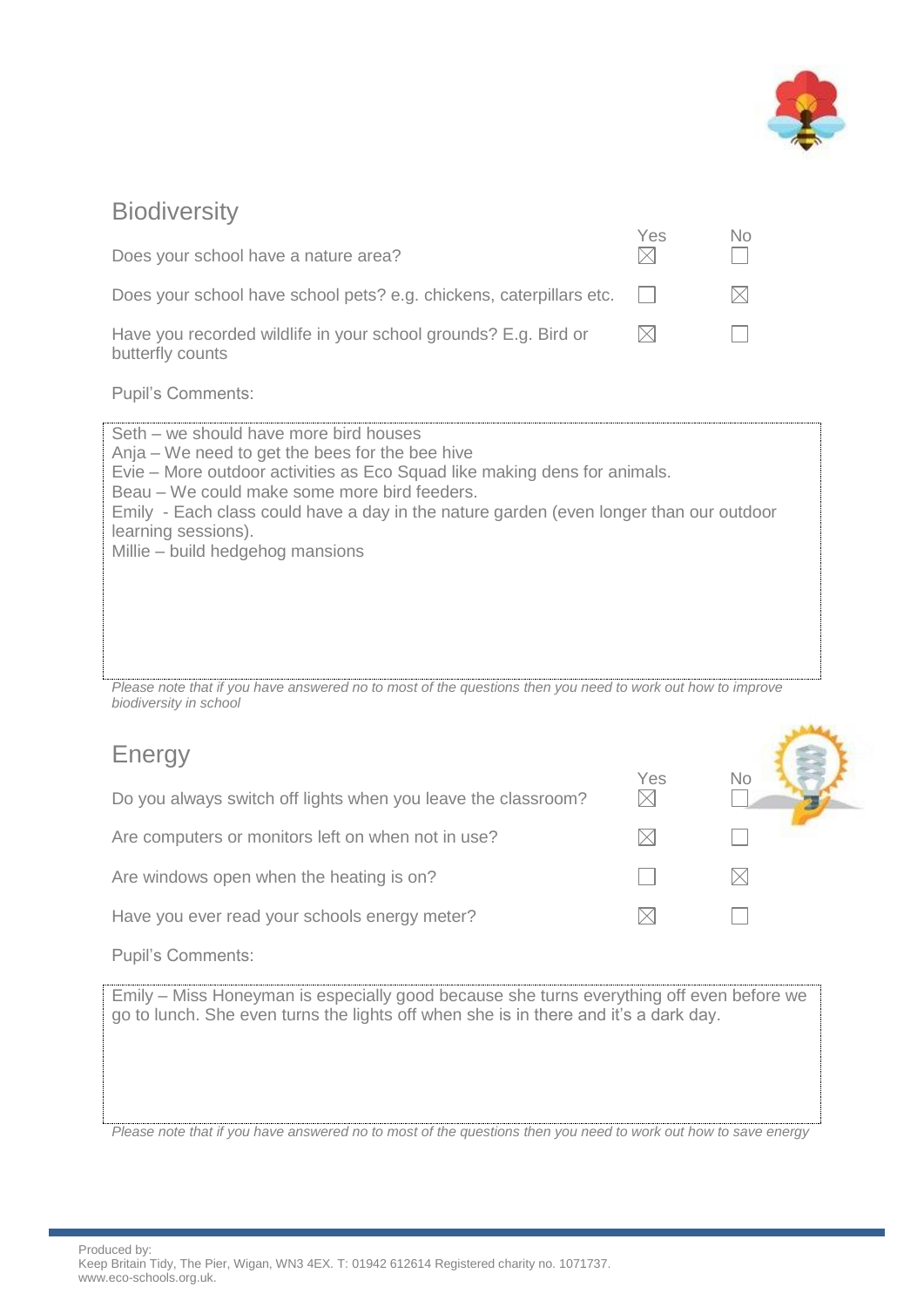

## Global Citizenship

| Has your class learnt about another country this term?                                                                                                                                                                                                                                                                                                                                                                                                                     | Yes | No |
|----------------------------------------------------------------------------------------------------------------------------------------------------------------------------------------------------------------------------------------------------------------------------------------------------------------------------------------------------------------------------------------------------------------------------------------------------------------------------|-----|----|
| Do pupils think about how things they do every day affect the<br>environment?                                                                                                                                                                                                                                                                                                                                                                                              |     |    |
| Do most people in school think about how things that they do affect $\boxtimes$<br>other people in the world? e.g. If we buy Fairtrade chocolate the<br>farmers who grow the cocoa get a fair deal                                                                                                                                                                                                                                                                         |     |    |
| <b>Pupil's Comments:</b>                                                                                                                                                                                                                                                                                                                                                                                                                                                   |     |    |
| Seth – In Barn Owls I liked learning about India.<br>Evie – I liked learning about China.<br>Emily – Multicultural day was fiun because we did drought posters and made a big display<br>and learnt about the effect of tornados.<br>Wilfred – We learnt that Beijing and Shanghai use a lot of cars and pollution and I would like<br>to stop them using as much cars. We could also reduce our car use.<br>Emily – We could use bio fuel to reduce our carbon footprint. |     |    |

*Please note that if you have answered no to most of the questions then you need to work out how to become Global Citizens*

## Healthy Living

Do pupils take part in daily exercise?

Is drinking water available in class?

Are healthy options encouraged for school dinners and break times?

| $Yes\n\n$ | No |  |
|-----------|----|--|
|           |    |  |
|           |    |  |

Pupil's Comments:

Evie – We don't eat sweets in school! Emily – At home I usually eat three plums a day and at school we have fruit at break and offered at lunch and if there is some left over it gets offered to us and not thrown away. Wilfred – We should stop using as many cars and walk to get more excercise! Noah – I would like to start trying other fruits.

*Please note that if you have answered no to most of the questions then you need to look work out how to improve your schools healthy living*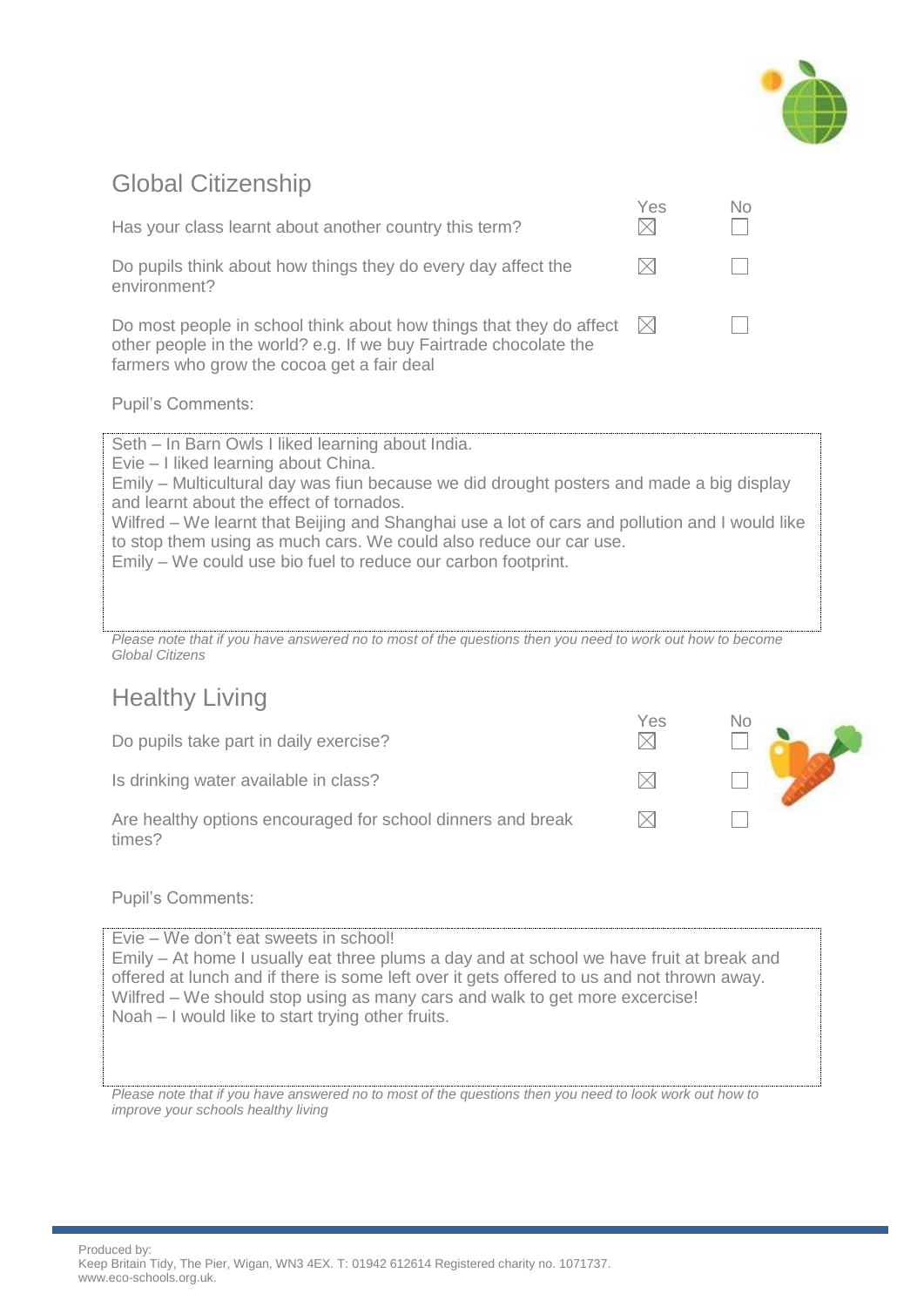

#### Litter

| Is the playground free from litter?                                                                                                                                      | Yes | Nο |
|--------------------------------------------------------------------------------------------------------------------------------------------------------------------------|-----|----|
| Are there enough bins inside and outside the school?                                                                                                                     |     |    |
| Have you done a litter pick this term?                                                                                                                                   |     |    |
| <b>Pupil's Comments:</b>                                                                                                                                                 |     |    |
| Seth – We should do more litter picks<br>Wilfred – We should make some posters to stop people littering.<br>Evie – Our school is litter free apart from after tuck shop. |     |    |

*Please note that if you answered no to most of the questions then you need to work out how to reduce litter*

### School Grounds

| Do you have lessons outside?                 | Yes | No |  |
|----------------------------------------------|-----|----|--|
| Do you play outside every day?               |     |    |  |
| Do you grow and look after plants in school? |     |    |  |

Pupil's Comments:

Seth – We have quite a lot of stuff to use outside. Emily – We often have the grass cut so it's not over ground but if there is nature, like in the nature garden, we ask to leave it rather than cut it. Anja – At our school we all respect nature and look after our nature and the nature garden. Issy – When we see a worm we try and move it on to the grass.

*Please note that if you have answered no to most of the questions then you need to work out how to improve your school grounds*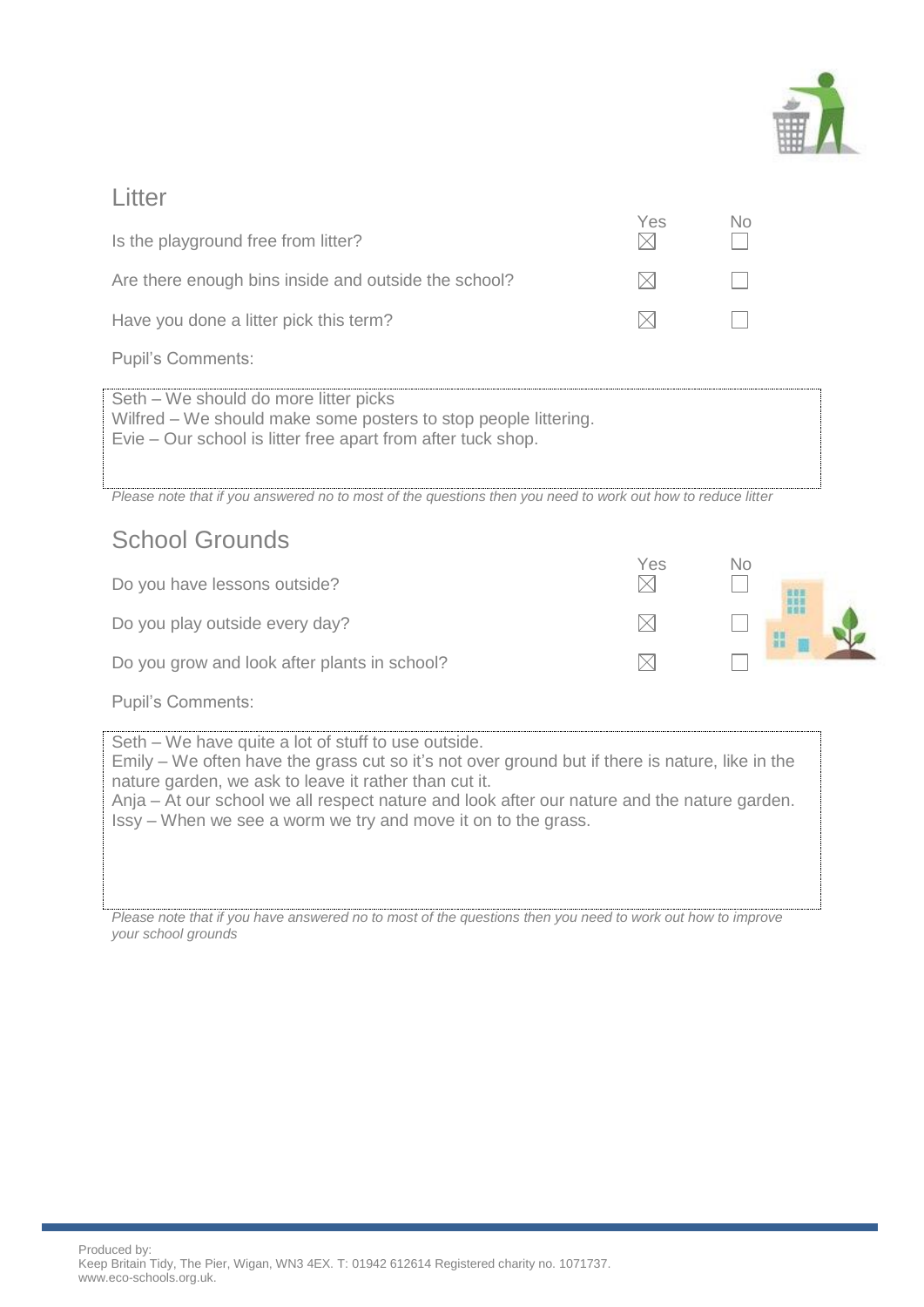

#### **Transport**

| Is there a problem with cars outside your school before school<br>starts and at home time? | Yes | Nο |
|--------------------------------------------------------------------------------------------|-----|----|
| Do pupils walk/cycle or take public transport to school where<br>possible?                 |     |    |
| Does your school have dry and secure storage for bikes and<br>scooters?                    |     |    |

Pupil's Comments:

Seth – We don't use as many buses as other schools Emily – at least 60% of the people in the school walk at least once or twice a week. A lot of people walk to school every day! Evie – We sometimes share cars Wilfred – Sometimes we cycle to school.

*Please note that if you have answered no to most of the questions then you need to work out how to improve transport to school*

#### **Water**

| Are there push taps or self-stopping taps in the pupils' toilets? | Yes | No |
|-------------------------------------------------------------------|-----|----|
| Has your school got a water butt?                                 | IX  |    |
| Have you ever read you schools water meter?                       |     |    |
| Do you have any water saving devices in your toilets i.e. Hippos? |     |    |

Pupil's Comments:

**Emily** – we have self stopping taps so it won't overflow if we forget to turn them off and waste water.

Wilfred - Sometimes people put the water on and walk away so we should make posters and remind them in assembly not to do it.

*Please note that if you have answered no to most of the questions then you need to work out how to save water*